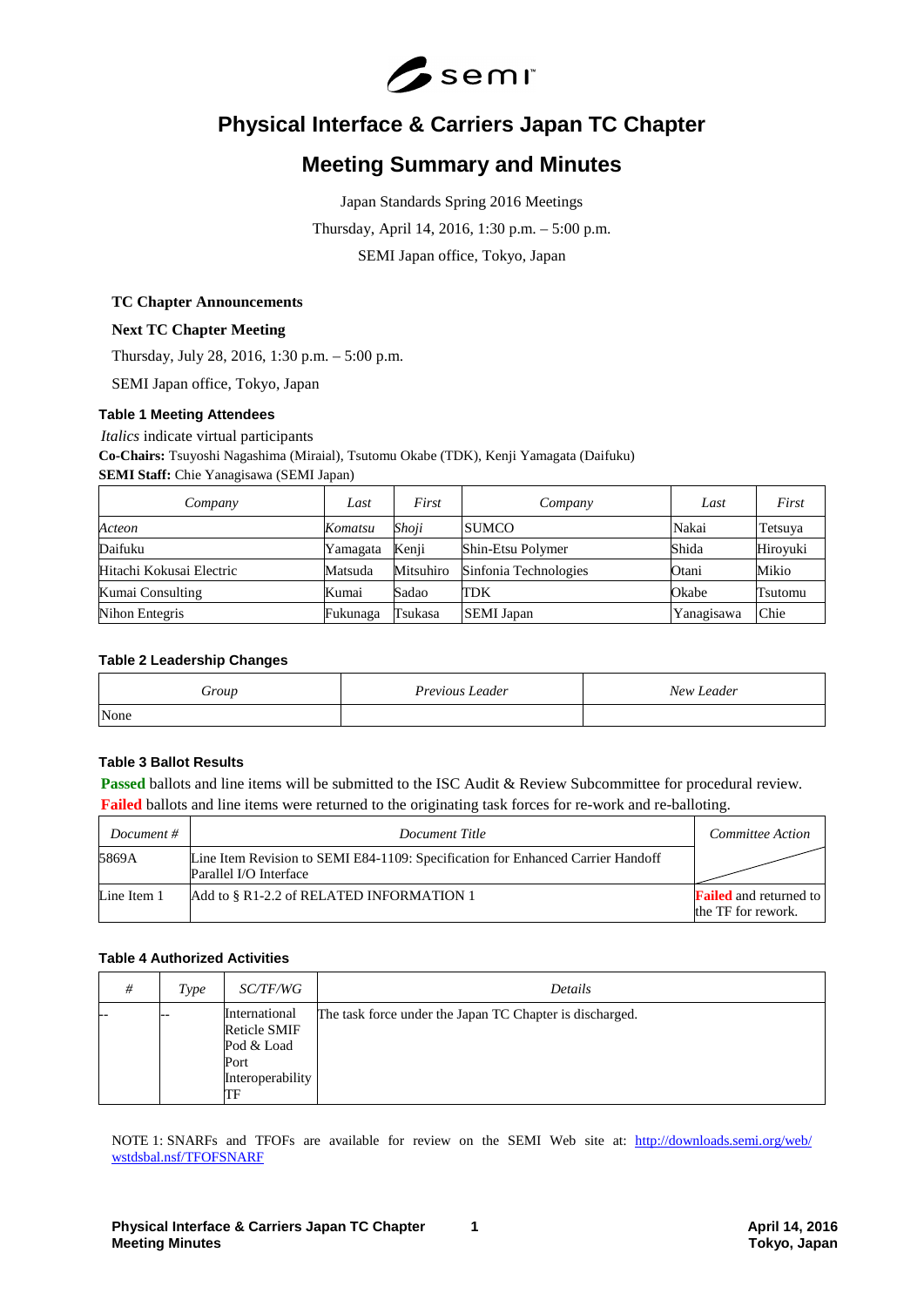# $S$ semi

#### **Table 5 Authorized Ballots**

|      | When | <b>/TF/WG</b><br>SС, | Details |
|------|------|----------------------|---------|
| None |      |                      |         |

#### **Table 6 New Action Items**

| Item $#$        | Assigned to               | <b>Details</b>                                                                                                                                                                                                     |
|-----------------|---------------------------|--------------------------------------------------------------------------------------------------------------------------------------------------------------------------------------------------------------------|
| $20160414 - #1$ | Shoji Komatsu<br>(Acteon) | To contact and ask SEMI NA Staff to correct the name of the task force "SMTF" to "Global"<br><b>PIC</b> Maintenance TF" on North America liaison report, because the formal name should be<br>used for the report. |

#### **Table 7 Previous Meeting Action Items**

| Item $#$      | Assigned to       | <b>Details</b>                                                                                                                                                                                                                                                                                                                                                                                            |
|---------------|-------------------|-----------------------------------------------------------------------------------------------------------------------------------------------------------------------------------------------------------------------------------------------------------------------------------------------------------------------------------------------------------------------------------------------------------|
| $151216 - #1$ | <b>SEMI Staff</b> | To confirm if "E84" is the correct information on slide 6 of the PIC Europe liaison report,<br>because the title of the slide is "Revision of E84 TF", but the sentence of the second bullet<br>contains "E48", not "E84". $\Rightarrow$ CLOSED                                                                                                                                                           |
| $151216 - 42$ | <b>SEMI Staff</b> | To remove E84 TF from the SEMI Standards Organization Chart, because there is no TFOF<br>of E84 TF. $\Rightarrow$ CLOSED                                                                                                                                                                                                                                                                                  |
| 151216-#3     | <b>SEMI Staff</b> | To request to the International Reticle SMIF Pod & Load Port Interoperability TF leader to<br>summarize the update from the previous report. $\Rightarrow$ CLOSED                                                                                                                                                                                                                                         |
| 151216-#4     | <b>SEMI Staff</b> | To include the request in PIC Japan liaison report that: To complete the disbandment of IPPI<br>TF, it is necessary for PIC North America TC Chapter to make a similar decision and PIC<br>Japan TC Chapter requests PIC North America TC Chapter to make a necessary decision at<br>the next PIC North America TC Chapter meeting during the North America Spring 2016<br>Meetings. $\Rightarrow$ CLOSED |

#### **1 Welcome, Reminders, and Introductions**

Tsutomu Okabe (TDK) called the meeting to order at 1:30 p.m. The meeting reminders on antitrust issues, intellectual property issues and holding meetings with international attendance were reviewed. Attendees introduced themselves.

#### **2 Review of Previous Meeting Minutes**

The TC Chapter reviewed the minutes of the previous meeting.

**Motion:** Approve the previous meeting minutes as written. **By / 2nd:** Mitsuhiro Matsuda (Hitachi Kokusai Electric) / Mikio Otani (Sinfonia Technologies) **Discussion:** None **Vote:** 7 in favor and 0 opposed. **Motion passed.**

#### **3 Liaison Reports**

3.1 *Physical Interface & Carriers Europe TC Chapter*

Chie Yanagisawa (SEMI Japan) reported that there was no update for the Europe TC Chapter, but the report provided at the previous Japan TC Chapter meeting contained wrong information, which is mentioned in 151216-#2. So, the corrected information was reported as attached. Of note:

- SEMI E48 Revision TF
	- o Effort to renew SEMI E48-1101 (Reapproved 1107), Specification for SMIF Indexer Volume Requirement will not be pursued by the Europe
	- o E48 will be allowed to go inactive unless renewed by other TC Chapters

Attachment: 01, Europe PIC Liaison Report revised March 2016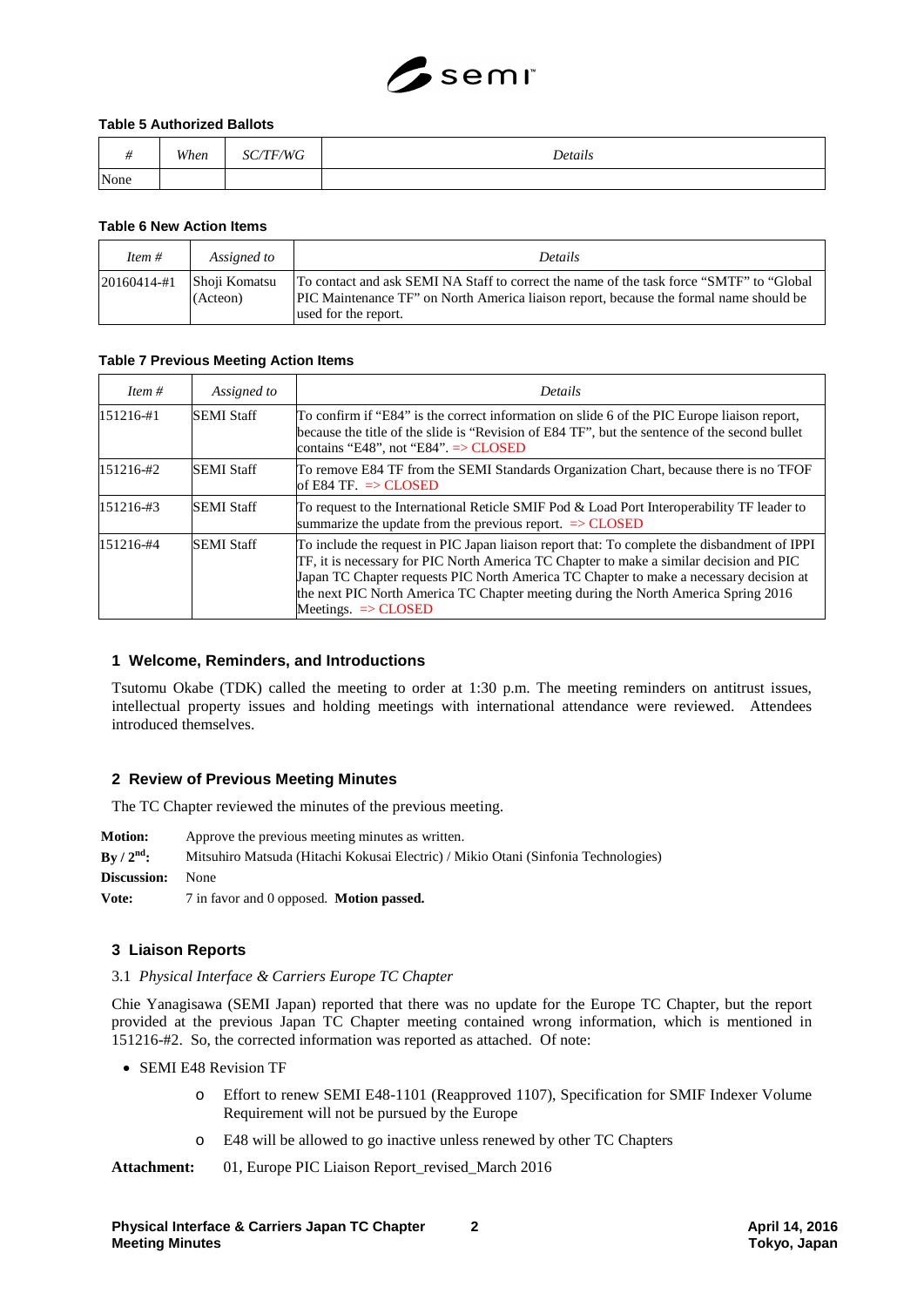

In connection with the previous Europe liaison report which was referring E84 TF, Chie Yanagisawa also showed the latest SEMI Standards organization chart as attached for Action Item 151216-#2. The TC Chapter found there was no SEMI E84 TF on it.

**Attachment:** 02, Standards Org Chart Mar 15-2016

#### 3.2 *Physical Interface & Carriers North America TC Chapter*

Kenji Yamagata (Daifuku) reported for the Physical Interface & Carriers North America TC Chapter as attached.

**Action Item:** 20160414-#1, Shoji Komatsu (Acteon) to contact and ask SEMI NA Staff to correct the name of the task force "SMTF" to "Global PIC Maintenance TF" on North America liaison report, because the formal name should be used for the report.

Attachment: 03, NA PIC Liaison Report April2016 r1.1

#### 3.3 *SEMI Staff Report*

Chie Yanagisawa (SEMI Japan) gave the SEMI Staff Report. Of note:

- SEMI Global 2016 Calendar of Events
- Global Standards Meeting Schedule
- 2016 Critical Dates for SEMI Standards Ballots
- A&R Ballot Review
- The major reason of 5816A rejected at A&R
- SEMI Standards Publications
- PPT Template Update
- Staff Contact Information from April 1, 2016

**Attachment:** 04, SEMI Staff Report 20160411\_v1.0

#### **4 Ballot Review**

NOTE 2: TC Chapter adjudication on ballots reviewed is detailed in the Audits & Review (A&R) Subcommittee Forms for procedural review. The A&R forms are available as attachments to these minutes. The attachment number for each balloted document is provided under each ballot review section below.

4.1 Document #5869A, Line Item Revision to SEMI E84-1109: Specification for Enhanced Carrier Handoff Parallel I/O Interface

4.1.1 Line Item 1: Add to § R1-2.2 of RELATED INFORMATION 1

The line item failed and returned to the TF for rework.

**Attachment:** 05, BallotReport\_5869A

#### **5 Subcommittee and Task Force Reports**

#### 5.1 *Global PIC Standards Maintenance TF*

Shoji Komatsu (Acteon) reported for the Global PIC Standards Maintenance Task Force. The details are in the attachment.

**Attachment:** 06, GlobalPICMainteTF\_Report 4 April 16

5.2 *International 450 mm PIC TF*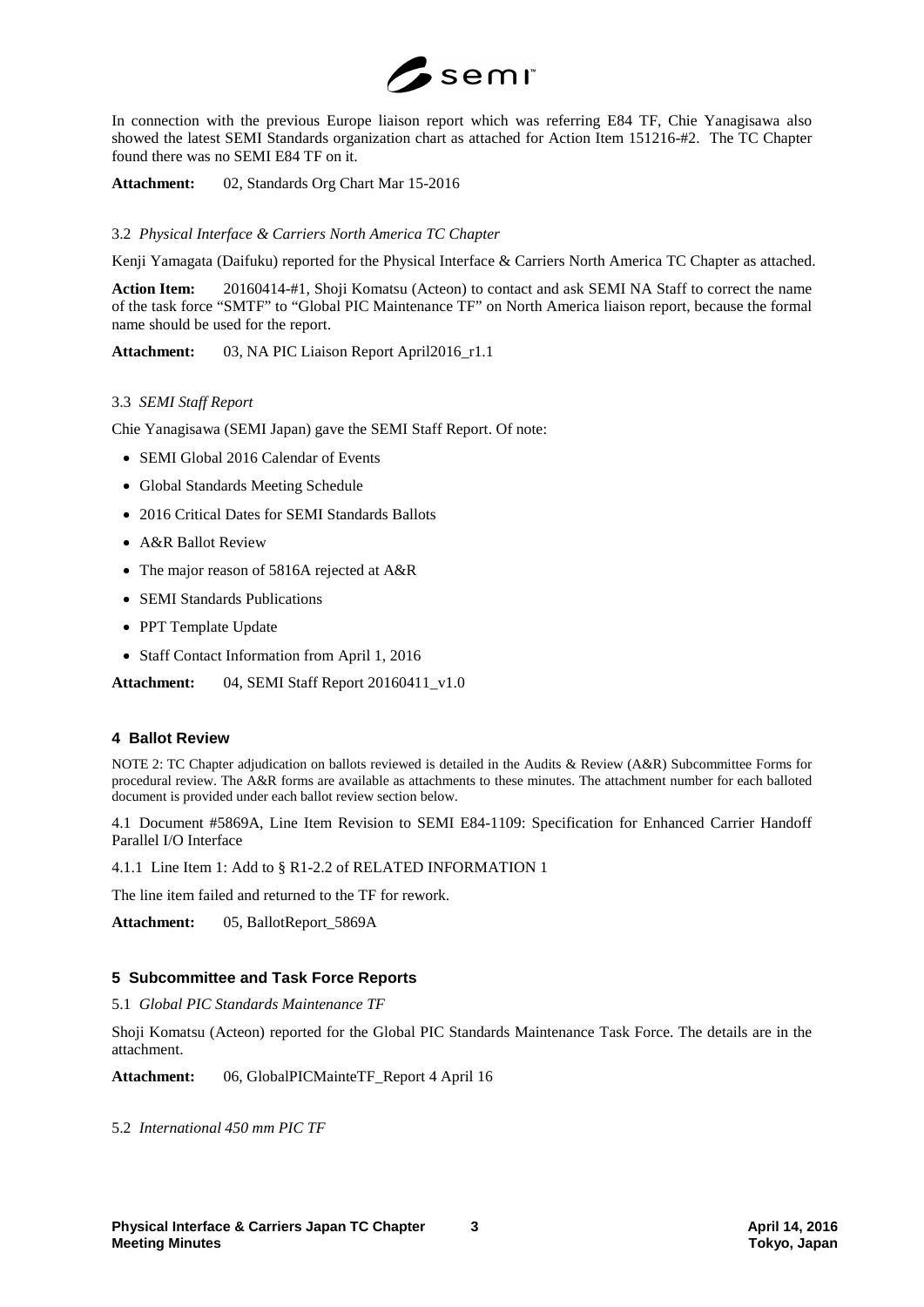

Shoji Komatsu (Acteon) reported for the International 450 mm PIC Task Force. He mentioned that the Ballot #5869A failed at the ballot review section above and the task force would plan to rework for the draft for SEMICON West 2016 this summer.

5.3 *International Reticle SMIF Pod & Load Port Interoperability TF*

Chie Yanagisawa (SEMI Japan) reported for International Reticle SMIF Pod & Load Port Interoperability Task Force. The report was prepared by Jan Rothe (GLOBALFOUNDREIES), the leader of the task force.

**Attachment:** 07, Reticle Pod LP Interoperability TF Report 2015-04-14

#### 5.4 *Fiducial Mark Interoperability TF*

Mitsuhiro Matsuda (Hitachi Kokusai Electric) reported for the Fiducial Mark Interoperability Task Force as attached.

**Attachment:** 08, 20160224FMI-TF-Report\_r1

#### 5.5 *JA Shipping Box TF*

Shoji Komatsu (Acteon) reported for the JA Shipping Box Task Force and the International 450 mm Shipping Box Task Force as attached.

**Attachment:** 09, 450mm SB-TF\_Report\_160311

#### **6 Old Business**

6.1 *The previous Action Item 151216-#4: IPPI TF disbandment*

151216-#4 is that *SEMI Staff to include the request in PIC Japan liaison report that: To complete the disbandment of IPPI TF, it is necessary for PIC North America TC Chapter to make a similar decision and PIC Japan TC Chapter requests PIC North America TC Chapter to make a necessary decision at the next PIC North America TC Chapter meeting during the North America Spring 2016 Meetings.* 

Kenji Yamagata (Daifuku) reported that the NA TC Chapter approved the disbandment of IPPI TF at the North America Standards Spring 2016 Meetings.

# **7 New Business**

7.1 *Disbandment of International Reticle SMIF Pod & Load Port Interoperability under the PIC Japan TC Chapter*

Kenji Yamagata (Daifuku) addressed the committee on this topic. Although there was no candidate of the task force leader after the retirement of Koji Ohyama, the task force has been active. However, the task force without a leader was no point under the Japan TC Chapter, so he made a proposal as following.

| <b>Motion:</b>         | Approve disbandment of the International Reticle SMIF Pod & Load Port Interoperability under the PIC Japan<br>TC Chapter. |
|------------------------|---------------------------------------------------------------------------------------------------------------------------|
| By / $2^{\text{nd}}$ : | Kenji Yamagata (Daifuku) / Mitsuhiro Matsuda (Hitachi Kokusai Electric)                                                   |
| <b>Discussion:</b>     | None                                                                                                                      |
| Vote:                  | 7 in favor and 0 opposed. <b>Motion passed.</b>                                                                           |

#### **8 Next Meeting and Adjournment**

The next meeting is scheduled for Thursday, July 28, 2016 at SEMI Japan office, Tokyo, during Japan Standards Summer 2016 Meetings. See<http://www.semi.org/en/events> for the current list of meeting schedules.

Having no further business, a motion was made to adjourn. Adjournment was at 5:00 p.m.